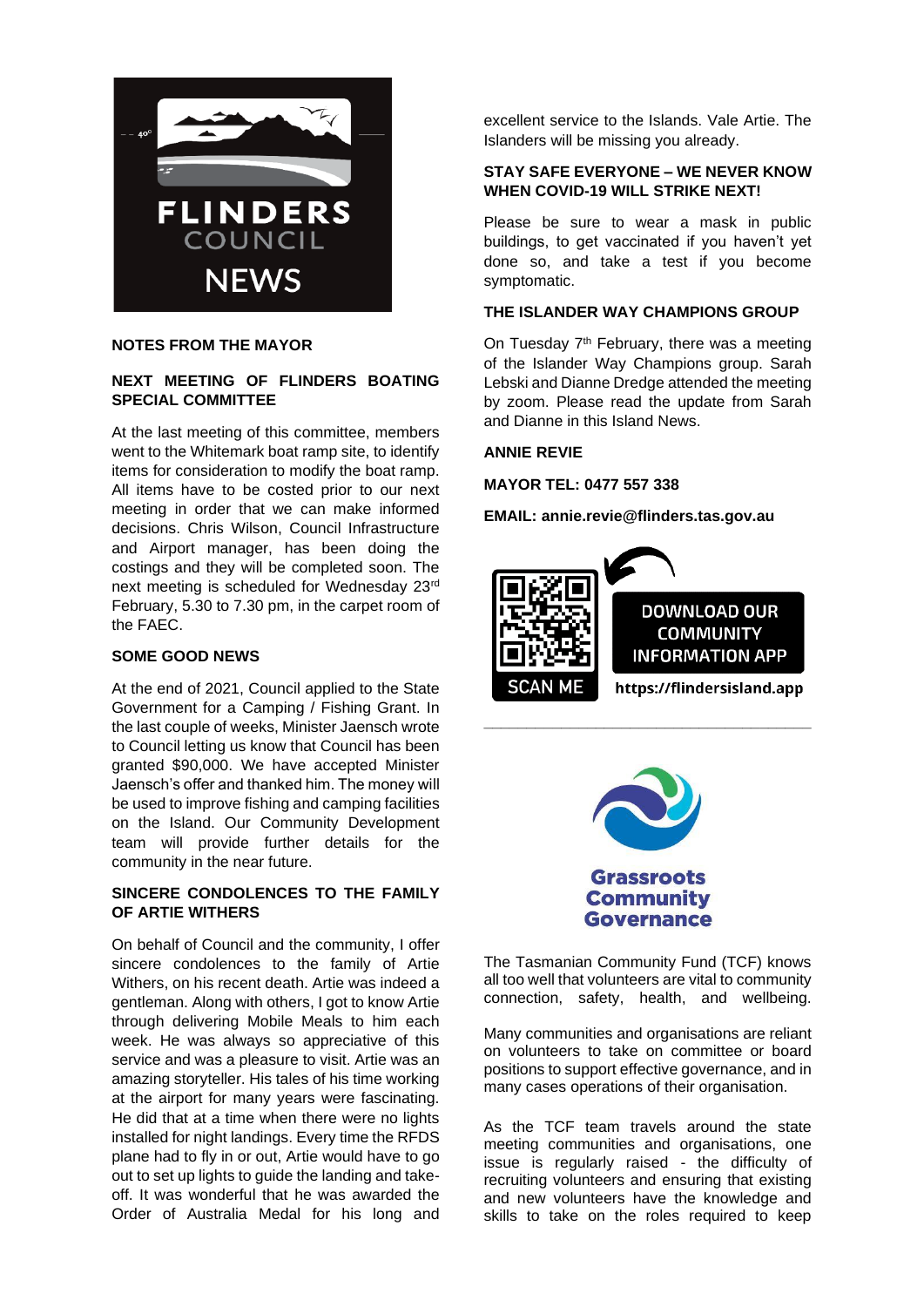organisations and initiatives running. These concerns are more pronounced in rural and regional areas.

To help meet this need in the community, the TCF is implementing a new program to strengthen the governance capability and confidence of the many volunteers working in community organisations around the state by running a state-wide series of governance workshops.

The TCF's Grassroots Community Governance program aims to build knowledge and give people the confidence to take on and stay in volunteer roles.

Latrobe-based Alkas Consulting has been awarded the grant to conduct the 45 workshops over three years in all corners of the state. A workshop will be conducted Flinders Island in Whitemark on 30 April 2022.

Booking and event details available soon. Keep an eye out on the Grassroots Community Governance Tasmania facebook page.

**\_\_\_\_\_\_\_\_\_\_\_\_\_\_\_\_\_\_\_\_\_\_\_\_\_\_\_\_\_\_\_\_\_\_\_**

#### **WATER RESTRICTIONS**

**Stage two water restrictions are now in place for Whitemark.**

This is to ensure the community has a continuous water supply over the warmer months due to the Henderson Dam upgrade.

**For information on water restrictions and what it means to you visit: [www.taswater.com.au/news/restrictions](http://www.taswater.com.au/news/restrictions)**

# **Whitemark Tip – Opening Hours**

**\_\_\_\_\_\_\_\_\_\_\_\_\_\_\_\_\_\_\_\_\_\_\_\_\_\_\_\_\_\_\_\_\_\_\_\_**

- **Monday 1.30pm - 4.30pm**
- **Tuesday 7am -10am**
- **Friday 1.30pm - 4.30pm**
- **Wednesday 8.30am - 11.30am**
- **Thursday 7am -10am**
- **Saturday CLOSED**
- **Sunday 1.30pm - 4.30pm**

**\_\_\_\_\_\_\_\_\_\_\_\_\_\_\_\_\_\_\_\_\_\_\_\_\_\_\_\_\_\_\_\_\_\_\_\_\_\_**

## **CLOSED PUBLIC HOLIDAYS**

#### **PALANA RD – UPDATE**

#### **Updates to Palana Rd project**

Work has commenced on the Palana Rd project and this past week has seen the addition of crushed rock, grading and levelling of the road in preparation for pavement stabilisation /strengthening.

Stage 1 - The stabilisation of 5km of pavement starting at Five Mile Jim Rd and heading south.

This process involves mixing cement into the base layers of the road to provide longer-lasting road base and preparation for bitumen surfacing.

Stage 2 - complete the remaining 1.5km of stabilisation on Palana Rd.

Spray sealing will be completed in two layers to seal the prepared surface and provide a wearing surface to the pavement.

Between stabilising and sealing there will be water carts operating along the length of completed works to keep dust down and preserve the surface.

Line marking and pavement marker installation to complete delineation and finalise the works.

Please follow traffic directions and signage.

Completion date will be late March/early April

**\_\_\_\_\_\_\_\_\_\_\_\_\_\_\_\_\_\_\_\_\_\_\_\_\_\_\_\_\_\_\_\_\_\_\_\_**

Chris Wilson **Manager Infrastructure and Airport**

#### **PAYMENT OF RATES**

**2nd Instalment due Monday 28th February 2022**

**Rate payment options are listed on the back of your Rates Notice and can be paid:**

- by Credit Card Online at Councils Website www.flinders.tas.gov.au/makea-payment
- or by phoning our Customer Service Centre on 6359 5001
- by Cheque or Money order mailed to GPO Box 40, Whitemark, TAS 7255

**Following Councils COVID Safety Plan, if you need information or to make a payment in person, please ring the front office on 6359 5001 to arrange a time to visit.**